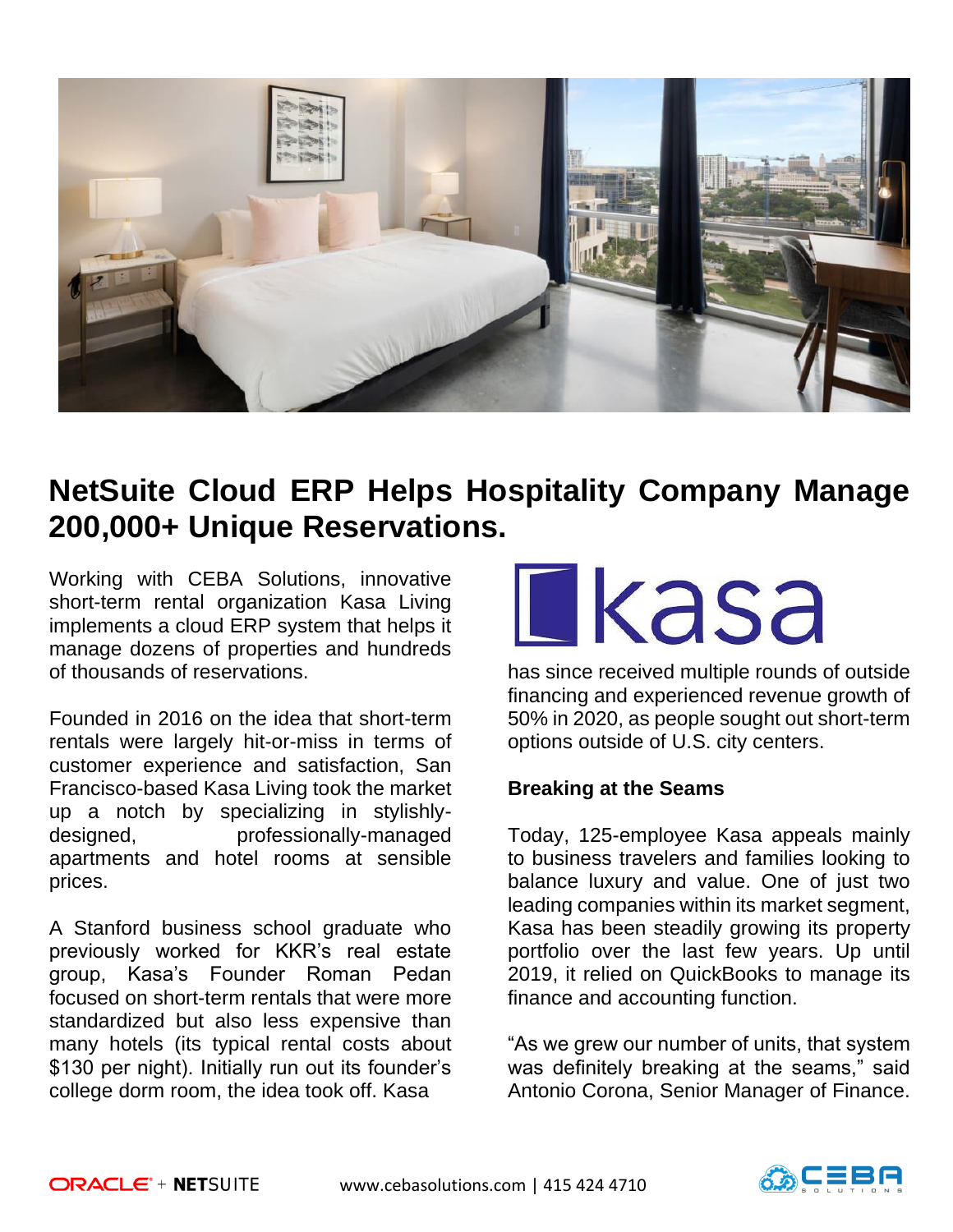When the company began working with an outsourced accounting partner, that partner introduced it to the NetSuite cloud-based enterprise resource planning (ERP) system.

"We were expecting rapid growth over the next few years and we needed a tool that could grow right along with us," said Corona, whose team also explored other options, including Xero. "When our outsourced accounting team presented NetSuite, we felt confident that the platform would grow with us and allow us to track our profitability by location and unit, both of which are very important to us."

## *"As we grew our number of units, that system was definitely breaking at the seams."*

### - Antonio Corona, Senior Manager of Finance

## **Managing a Growing Enterprise**

With properties across the U.S., Kasa manages a high volume of transactions ranging from single-night stays to multiple weeks or months at a time. So far, it has booked 200,000 reservations, which—based on a 6-night stay for each—comes out to roughly 1.2 million transactions (based on a per-night metric). "We needed software that could manage that volume," said Corona, "and even more, as we continued to grow."

Corona said the company also wanted to be able to integrate its new ERP with other, existing software that Kasa was already using. For example, it wanted to be able to seamlessly feed information from its accounts payable and expense reporting systems into its new accounting platform.

Working with CEBA Solutions, the company has been able to achieve these goals (and more). "With NetSuite, we've been able to sync a large number of solutions into our system," said Corona.

Having previously worked with CEBA to merge another short-term rental company's reservations database into its own financial system, Kasa knew it was the right choice for its ERP implementation project. "That was a pretty complex project that CEBA managed well, and that's been continuously evolving over time," said Corona. "CEBA has been our consultant the entire time."

### **Ready for What Comes their Way**

Kasa uses NetSuite for all of its general ledger (GL) transactional recordkeeping. On a daily basis, all daily reservations are automatically fed into NetSuite, which then translates those reservations into transactions. A process that was previously handled manually, one reservation at a time, this daily task became cumbersome when Kasa hit the 200,000-reservation mark.

"Recording 200,000 reservations into our GL is close to impossible for our very lean team," said Kasa. "What CEBA developed for us helps us focus both on that recordkeeping process, and on the financial analysis of our organization."

CEBA also created a reservation IT customization that allows Kasa to embed physical property location data in its records and create the financial reporting that it needed to be able to segment its financials in a very detailed manner. "We're able to do calculations based on occupancy rates,